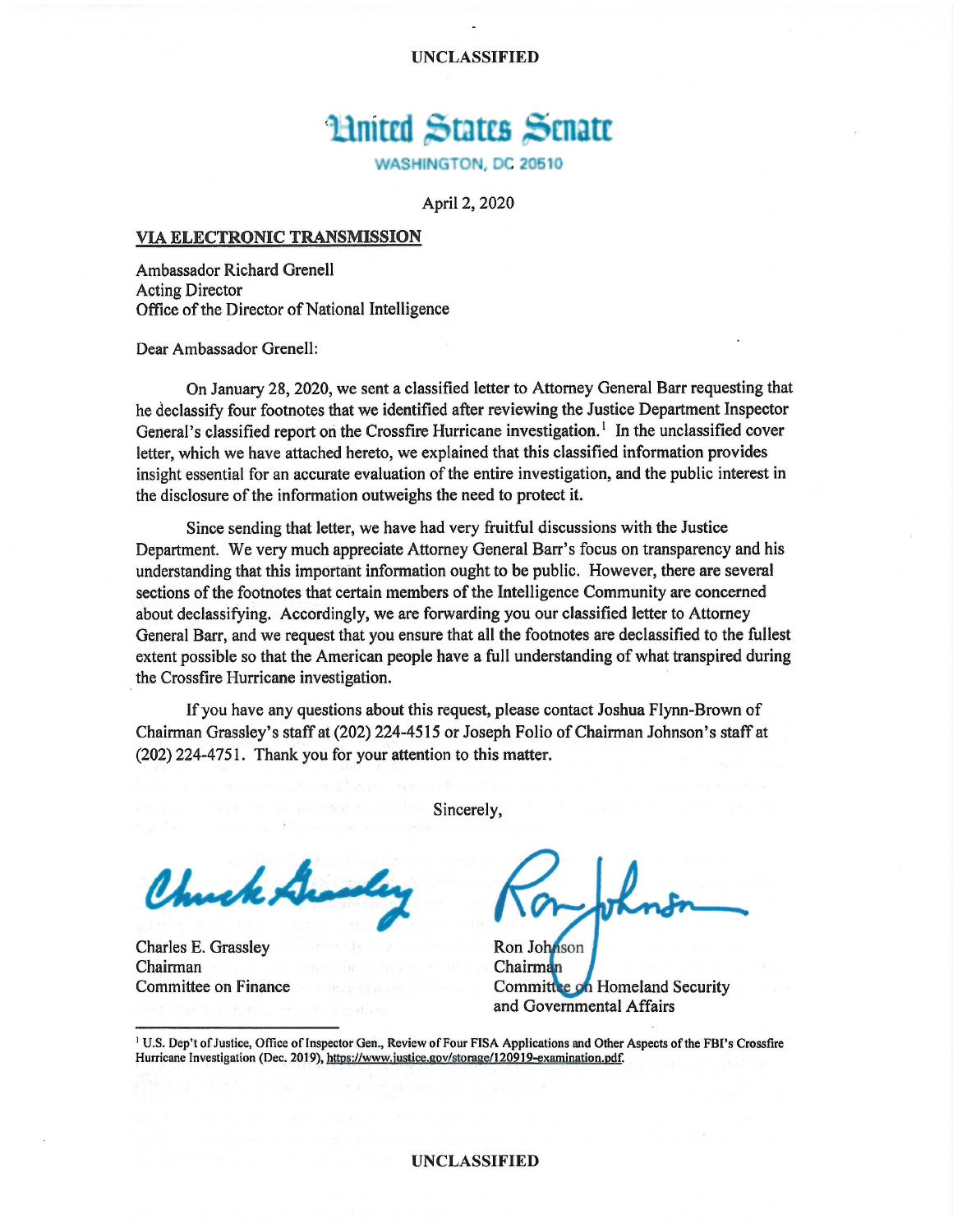## (UNCLASSIFIED when separated from attachment)



January 28, 2020

The Honorable William P. Barr Attorney General U.S. Department of Justice 950 Pennsylvania Ave., NW Washington, DC 20530

Dear Attorney General Barr:

(U) The Committee on Homeland Security and Governmental Affairs and the Committee on Finance are continuing oversight of the Federal Bureau of Investigation (FBI) and its Crossfire Hurricane investigation. We have reviewed the classified report of the Office of the Inspector General (OIG) with regard to the FBI's Crossfire Hurricane investigation, and we are deeply concerned about certain information that remains classified.<sup>1</sup> Specifically, we are concerned that certain sections of the public version of the report are misleading because they are contradicted by relevant and probative classified information redacted in four footnotes. This classified information is significant not only because it contradicts key statements in a section of the report, but also because it provides insight essential for an accurate evaluation of the entire investigation. The American people have a right to know what is contained within these four footnotes and, without that knowledge, they will not have a full picture as to what happened during the Crossfire Hurricane investigation. Congress and the Executive Branch should not be the only custodians of this information and the public interest in the disclosure of the information outweighs the need to protect it.

(U) Consequently, we are writing to respectfully request that you, pursuant to the declassification authority delegated to you by the President over matters related to this investigation, fully declassify the four footnotes to ensure that this information is made available to the American people.<sup>2</sup> We are enclosing a classified letter that identifies these four footnotes and explains the importance of this information to a complete understanding of the OIG report and the underlying Crossfire Hurricane investigation.

(UNCLASSIFIED when separated from attachment)

<sup>&</sup>lt;sup>1</sup> U.S. Dep't of Justice, Office of Inspector Gen., Review of Four FISA Applications and Other Aspects of the FBI's Crossfire Hurricane Investigation (Dec. 2019), https://www.justice.gov/storage/120919-examination.pdf.<br><sup>2</sup> Memorandum on Agency Cooperation with Attorney General's Review of Intelligence Activities Relating to the 2016

Presidential Campaigns (May 23, 2019), https://www.whitehouse.gov/presidential-actions/memorandum-agency-cooperationattorney-generals-review-intelligence-activities-relating-2016-presidential-campaigns/.